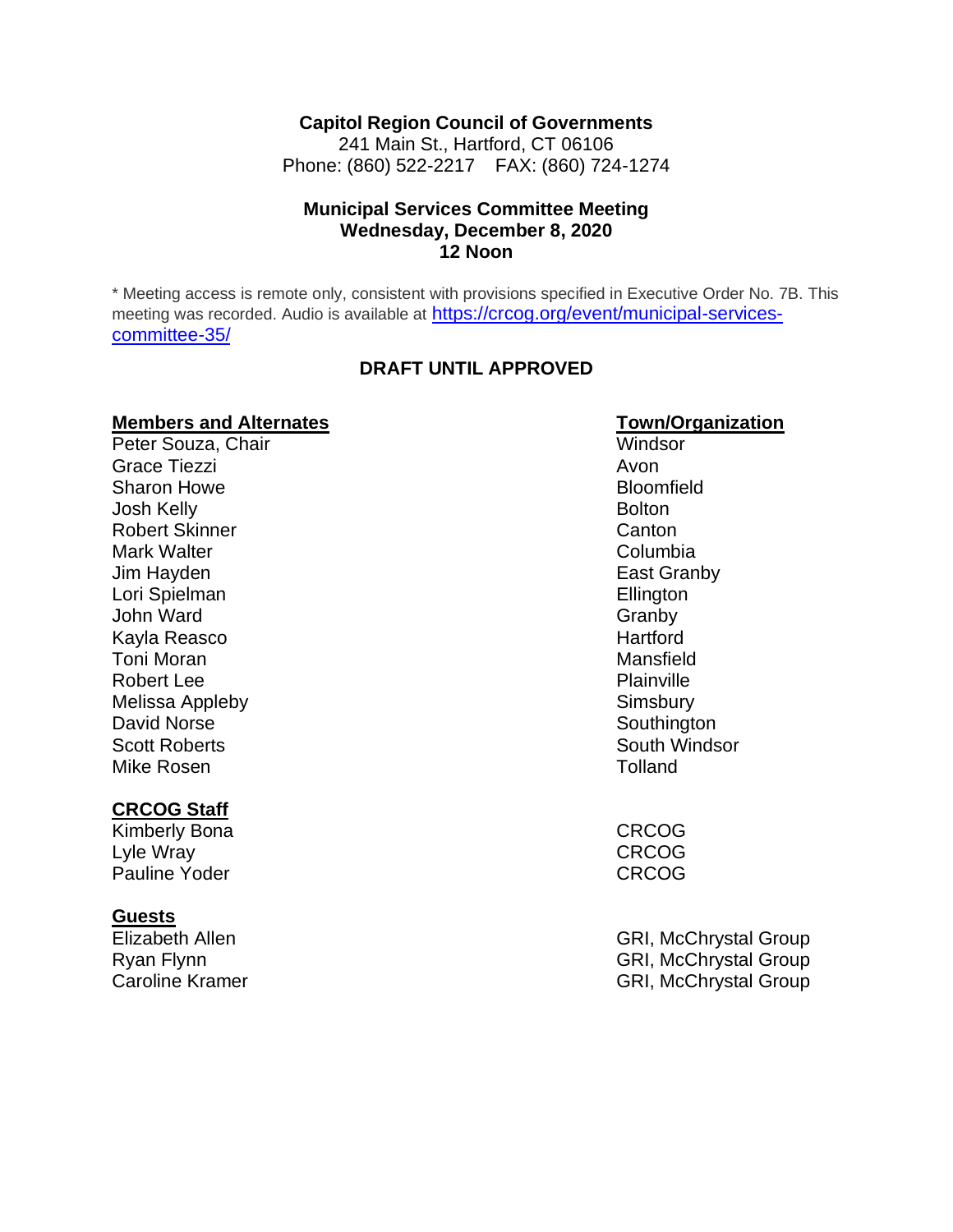Chairperson Mr. Peter Souza called the meeting to order at 12:02 pm.

#### **1. Adoption of Minutes: October 20, 2020**

Mr. Souza requested a motion to adopt the minutes. Grace Tiezzi made a motion to adopt the October 20, 2020 Municipal Service Committee minutes as presented. Robert Lee made a motion to adopt the October 20, 2020 minutes as presented. John Ward seconded the motion and the motion carried.

#### **2. Public Comment**

None.

# **3. COVID Recovery Planning – GRI / McChrystal Group Presentation**

Pauline Yoder explained that CRCOG has been working closely with GRI/ McChrystal Group on COVID long term recovery planning. Unfortunately, CRCOG was denied the EDA Grant for long term recovery funding but will continue to move forward with recovery planning efforts. At this time, Ms. Yoder introduced Ryan Flynn, Senior Principal, McChrystal Group.

Ryan Flynn and Elizabeth Allen provided an update to the committee on Long-Term Economic Recovery in Connecticut. The presentation may be found [here.](file:///C:/Users/Admin/Desktop/MG-GRI%20Update%20to%20Municipal%20Leaders_12.8.20.pdf)

Peter Souza thanked Ryan Flynn and Elizabeth Allen for their time.

#### **4. ACTION: 2021 Municipal Services Committee Meeting Schedule**

Robert Lee made a motion to adopt the 2021 Municipal Services Committee Meeting Schedule as presented. Toni Moran seconded the motion and it carried unanimously.

# **5. Status Reports**

#### **a. Capitol Region Purchasing Council**

*Bids:*

#### **November Activities:**

- CRPC is currently collecting quantities for grass seed. Quantities are due on December 9<sup>th</sup>.
- Gasoline and traffic guideline bids were issued to vendors on November  $12<sup>th</sup>$  and will be opened on December 11<sup>th</sup>.
- The website for CRPC bids was reorganized to allow easier access to CRPC bids. The new website makes it easier to search for CRPC bids and warehouses future bid results. Visit<https://crcog.org/bids/> for more details or contact Kim Bona.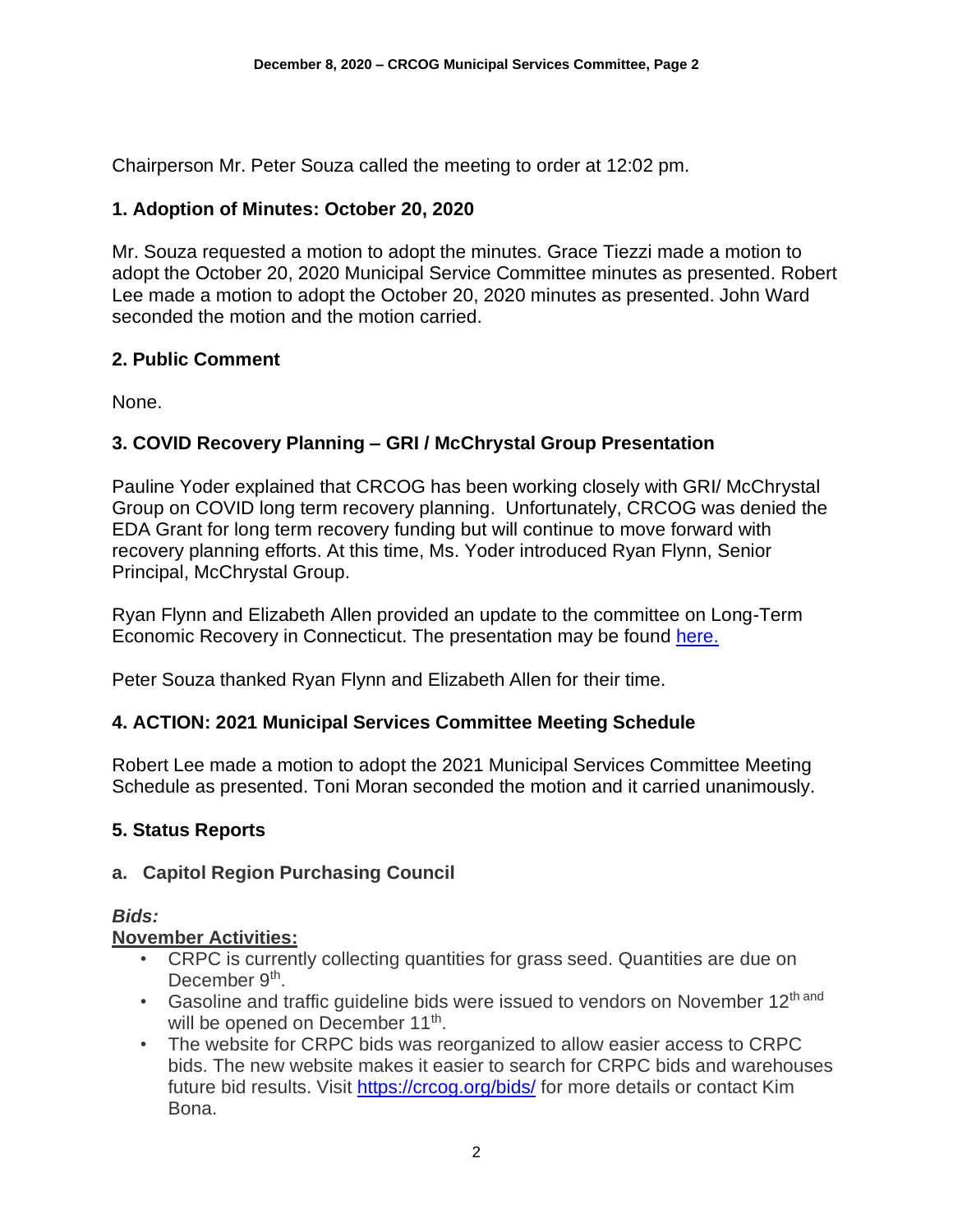• CRCOG has conducted an RFQ for COVID-19 related vendors. They can be found on our COVID-19 for municipalities at<https://crcog.org/2020/03/covid-19/>

#### **Upcoming Activities:**

• Quantity requests for fuel oil will be issued to towns at the end of December and due on January 13<sup>th</sup>

#### **Energy Consortium**

- The reverse auction took place on November  $19<sup>th</sup>$ . MP2 was the lowest supplier. Reverse auction results may be found [here.](file:///C:/Users/Admin/AppData/Local/Microsoft/Windows/INetCache/Content.Outlook/7XN6S38Z/2020-11-19%20CRCOG%20Reverse%20Auction%20Summary.pdf) Auction results were over 20% in savings from the previous pricing.
- Municipalities who are still interested in getting onboard, please contact Kim Bona [\(kbona@crcog.org\)](mailto:kbona@crcog.org).

#### **ezIQC Job Order Contracting**

- Bid openings for general construction and bridge and road maintenance were held on November 17<sup>th</sup>.
- CRCOG will make its recommendations to the Policy Board at its December  $16<sup>th</sup>$ meeting. Results will be announced and available to bidders following the December 16<sup>th</sup> board meeting.

Questions may be directed to Kim Bona at [kbona@crcog.org.](mailto:kbona@crcog.org)

#### **b. Nutmeg Network Demonstration Projects (HR Portal, EDMS)**

- EDMS has entered into program mode. A demonstration webinar was held on November 17, 2020. Another follow-up webinar will be held in December/January.
- Please contact [pyoder@crcog.org](mailto:pyoder@crcog.org) for additional information.

# **c. IT Services Cooperative (Online Permitting, VOIP, Hosting)**

#### **Salary Survey:**

- The FY'2020-2021 CT Municipal Salary Survey was sent to cities and towns on Monday, October  $5<sup>th</sup>$ . No new positions have been created this year. Please note: participation in completion of the salary survey is at the discretion of the municipal leader, not CCM.
- If you have not already completed the FY'2020-2021 Municipal Salary Survey, please do so as soon as possible. Please visit [ctmunicipaldata.org](https://ctmunicipaldata.org/) for more information and to access the salary survey.
- Questions may be directed to Kim Bona at [kbona@crcog.org](mailto:kbona@crcog.org) .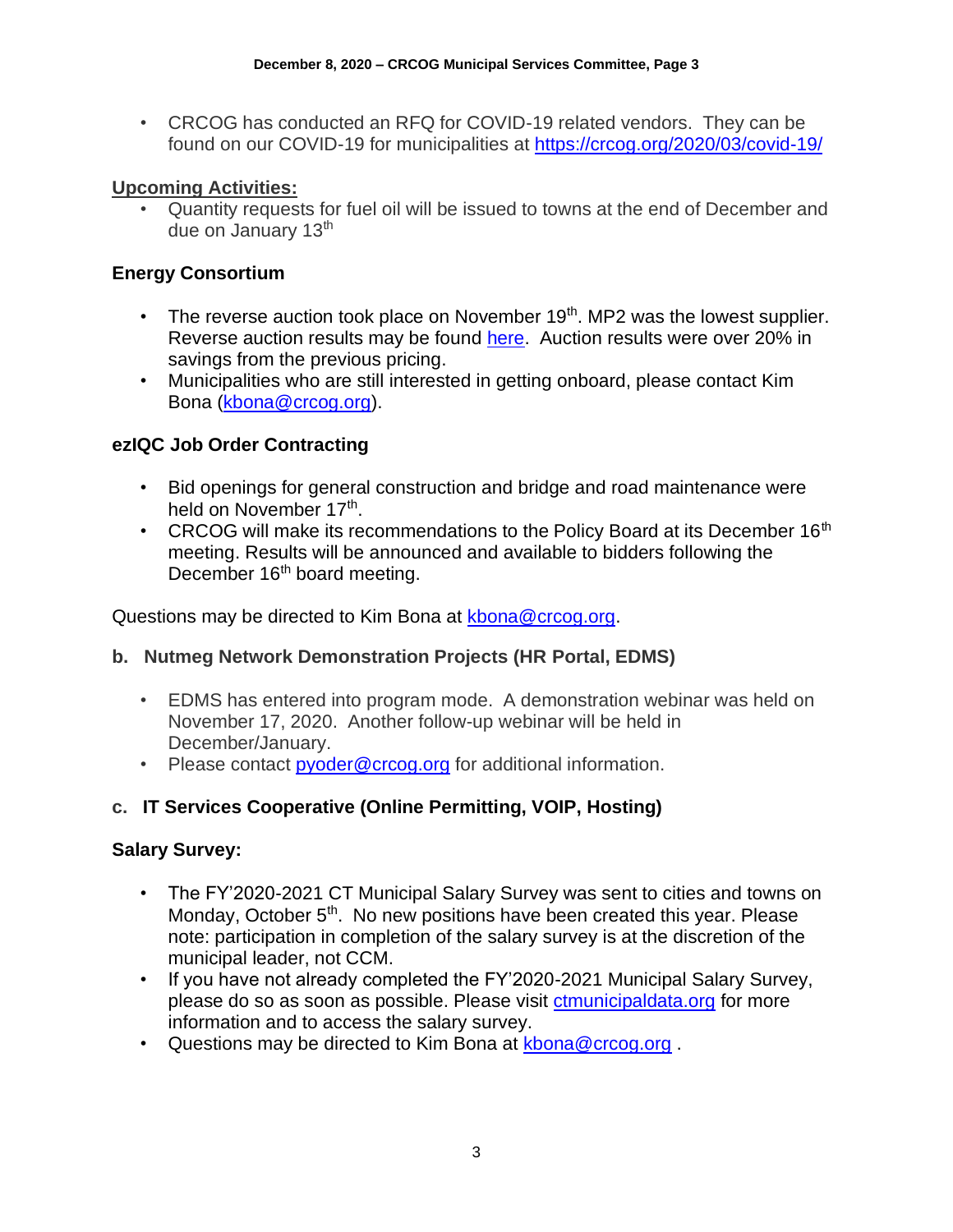# **Regional Geographic Information (GIS)**

- CRCOG IT/GIS now serves on the CT GIS Task Force. This group includes state legislators and is focused on championing and developing state GIS infrastructure and leadership. CRCOG GIS Coordinator is heading a working group that has collected data on the GIS capabilities of state, university, utility and regional entities. This data is being synthesized into a summary document to present to the legislature.
- CRCOG GIS staff and CAI Technologies are nearing completion of the FY 2021 annual parcel data collection.
- Installation of CAMA data processors continues.

# **HR Consulting Group (HRCG)**

• The HRCG hosted a webinar on Tuesday, October 13th about Connecticut's Paid Family and Medical Leave Program. to access a recording of this webinar, please click the link below:

[Paid Family and Medical Leave Program Webinar Recording](https://hs-7707654.t.hubspotstarter-ii.net/e2t/tc/VWjHmk1D8B4LW5R_mVg8sLHykW7MhRLh4hbDbwN2VVBBh3lGn5V1-WJV7CgBvWW4P_CXW1V_BhdW1VxwYQ2hqKYMW2F-ydS5MFYcwV_9ZvZ42yCHDVV2jQJ93yjrSW7mtMWK5nkpchW3DX8kz1_yTZwW1NhJJK9kvVXkW2Grn9L1CqB2PW80DZyP3L3BVRW5t3fpn397Hj9W20LNHL1GkvDxN3ssRp-QSjgYW8wXnFk6s3jfqW790FZV20JWGNW3M57DP3QXcTZW8F0GS31bjShXW5bYrGf3VKytdW6fSZD631syWrW4JVvHR2_Dk_hVGX5sH922xYgN2v2w8RGT-dNVNpDsP9d4xNVW8g3MVt79LCkV3q9h1)

#### **d. Crumbling Foundations**

- The current RFVQ closed September  $30<sup>th</sup>$  and the applicants have been evaluated. The following companies were selected for remediation services:
	- o Foundation Solutions of New England
	- o G Donovan Associates
	- o Tectonic Engineers
	- o Genovesi Construction LLC
- Reference checks have been completed, and selected companies are posted and available at<https://crcog.org/concrete-vendors/>.

# **Crumbling Foundations Issues Facilitation:**

• CRCOG staff continues to work with various stakeholders including the housing advocate for crumbling foundations on these issues.

# **e. Cybersecurity**

The bimonthly meeting of the Region 3 Task Force's next meeting will be on December 10<sup>th</sup>, 2020 at 10am. CRCOG is also representing Region 3 on the CT Cyber Security Committee and attended the monthly meeting on November 30<sup>th</sup>. CRCOG and Region 3 continue to lead the way in regional cyber security coordination